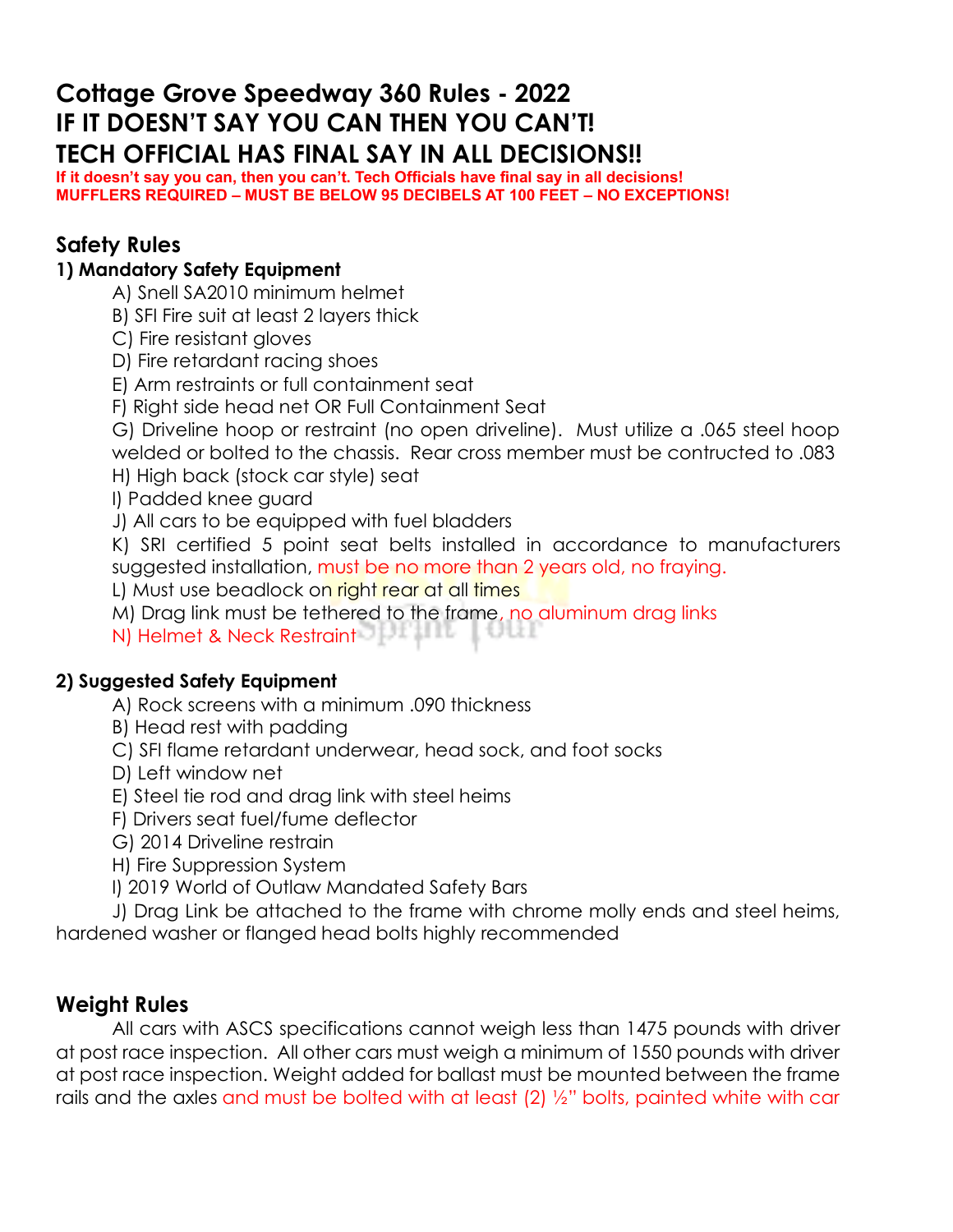number on it. Random weigh ins will be at the discretion of the tech official and/or race director. If at any time you are told to scale you must do so immediately following the race, going to your pit stall first will result in disqualification. Scales will be available for pre-race weighing.

If you fail to make the minimum weight requirement after being rolled across the scales twice you will be scored last for that event.

#### **Chassis Rules**

1) Sprint type chassis allowed. All roll cages must be made of 1-1/2x.095 wall 4130 chromemoly tubing, securely welded. Maximum width of cage at the top is 27"I.D. The following measurements are minimums. Only areas indicated will be subject to technical inspections. Suggested material 4130 normalized.

A) Top rails: 1-1/2x.095

B) Bottom rails: 1-3/8x.095 or 1-1/2x.083

C) Roll cage uprights: 1-3/8x.083

D) Roll cage top cross members: 1-1/2x.095

E) Upper rails: 1-3/8x.083

F) Rear end safety bar: 1x.038

G) Brace: 1-14x.065

H) Steel torque tube safety bar: 1x.065

2) Roll bar cage must be 2" higher than the drivers head and be padded subject to the race director's approval.

3) Hoods are required. Maximum of a 1" lip on turn outs and body panels.

4) Tech approved belly pans or floorboards. Throttle pedal must have toe strap and return springs on linkage and at injectors or carburetor.

5) All cars will have a sprint style fuel tank with bladder securely mounted (not by bladder cover plates) and must be able to contain 24 gallons of fuel. No plastic fuel lines or fittings. Tank must be vented in a manner that it will not leak if upset. No alteration or modification to fuel cell. Must be one piece construction of cross link polyethylene plastic. No carbon fiber fuel tanks.

6) Suspension optional, no cockpit adjustable and have one working shock per wheel. Steering system types are optional and need to be approved by race director.

7) Wheel base minimum of 83" with a maximum of 90". Tread minimum of 48" wide, center to center. Wheel and tread width optional; single tire and wheel only.

8)All cars must have a number in a contrasting color. Top wing number mandatory and must be at least 16" high.

9)Foot operated, hydraulic brakes required. Front wheel brakes optional. Steel, aluminum, or titanium rotors only.

10) Wheel must be approved for racing.

11) Front, rear, and side nerf bars, made of a minimum of 1x.065 stainless or 4130 normalized material, required at the beginning of the race program. Cars must have rear nerfs securely attached to finish a race. Front and side nerfs lost due to damage during the racing event is acceptable. All nerfs and bumpers will be attached with a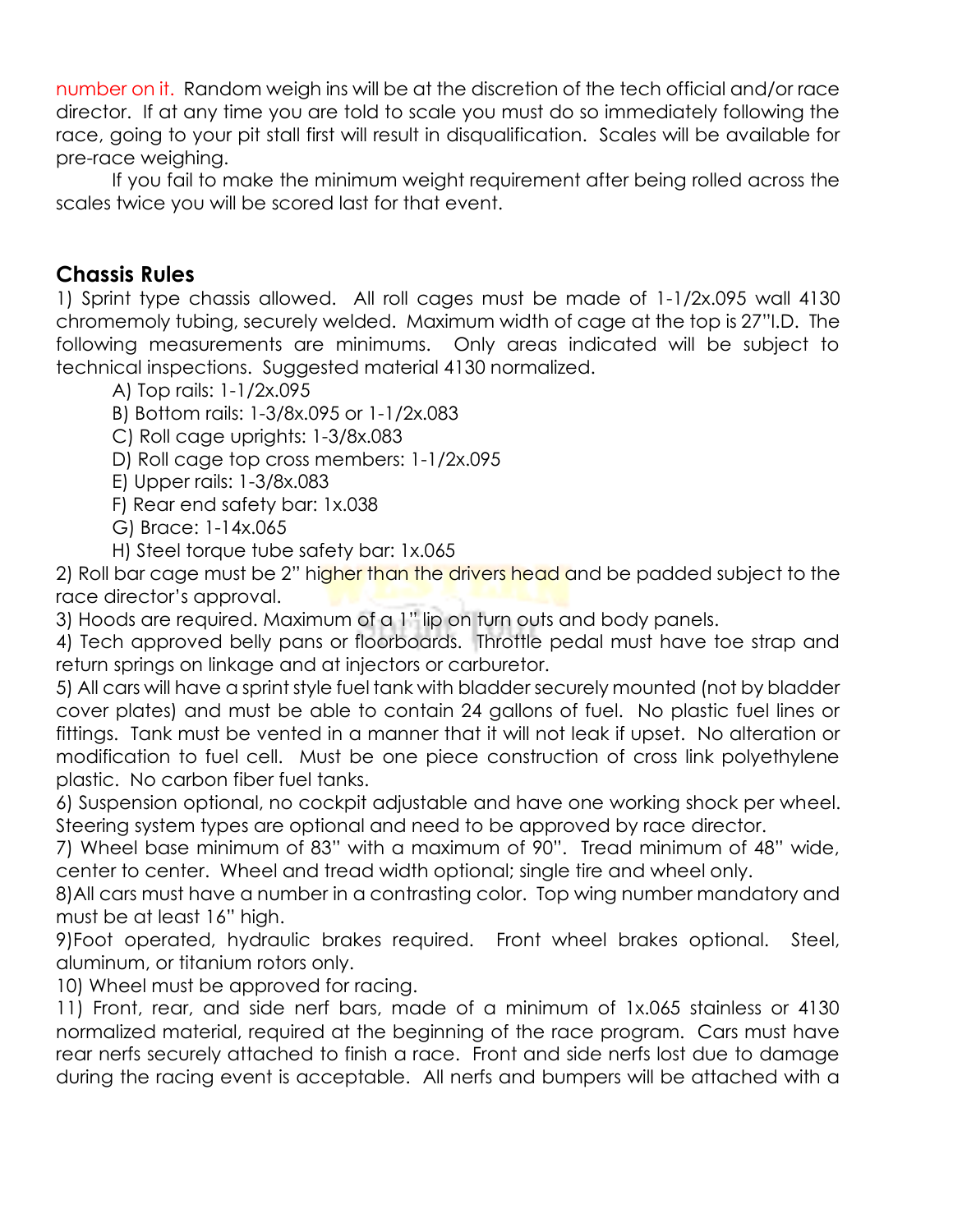minimum of 3/16" steel alloy fasteners. No pop rivets. Subject to race director's approval.

12) Lettered Mandatory, on/off toggle or push/pull switches

13) No mirrors

14) No radios

15)Body panels must have a side opening of 12" minimum at any point and 21" minimum front to rear at any point. Max of 1" lip on turn outs and body panels

### **Engine Rules**

1) 360 cubic inch (maximum) standard steel blocks only. Aluminum or steel heads permitted. Valve angle will be 23 degrees + 2 degrees, Ford and Chrysler are the exception. Injection nozzles in heads not permitted. Maximum of 8 injection nozzles in manifolds only. Internal parts open. Dry sump systems permitted. Carburetor or fuel injection allowed. No blowers, superchargers, or nitro-methane fuels allowed. Fuel may be checked and must coincide with fuel at the track.

A) The valve angle and injection size will be checked at the time the engine is pumped.

B) Injectors must be individual port per cylinder containing one nozzle injection design and shall not exceed 2-3/16"I.D. If downsized stacks or a restrictor are used, there must be at least 3" of restriction to 2-3/16I.D. If Ford or Chrysler engine is used, imjectors must be sleeved at 2.100I.D.

C) Chrysler: W7 or W9 head. No porting or polishing. 2.100 intake and 1.600 st. exhaust.

D) Ford 1-7/8 and Chrysler 1-3/4 primary exhaust tubes, minimum 29" long.

E) ASCS Head Rules: Spec heads part #27-211(Chevrolet), #27-223 (Ford), and #27-222 (Mopar). ASCS stamp may not be altered in any way. Intake opening no larger than original opening except: Intake port floors and sides may be ground or polished  $\frac{3}{4}$ of an inch or no further into the port than the closest edge of the closest letter of the ASCS logo. During this polishing, the left side of the letter "A" is sometimes inadvertently brushed with the polish wheel, this is permissible as long as the letter is still intact. During polishing of inlet port, polish marks may go slightly further than the ¾" mark. Intake port at no time may exceed 215 cubic centimeters. Intake port polishing will be allowed no more than 1-1/2 inches below the bottom of the original seat ring on the back side of the bowl area and no more than one inch on the short side. Polishing will be allowed in the combustion chamber area to avoid hot spot chaffing. Polishing will be allowed in exhaust ports , as long as the original ASCS logo is not affected or port shape is not altered substantially. Absolutely no intake or exhaust port relocation, raising, enlargement, or reshaping of any type. Valve angle and placement may not be altered in any way. ASCS checking fixtures to check the above specifications and dimensions will be utilized. Any internally-repaired ASCS spec head must be re-certified by Brodix.

2) No titanium crankshafts or rods will be allowed. There must be an inspection plug in the oil pan. Either a #12AN fitting or a 1" pip plug. If a car is to be inspected and there is no inspection plug in the oil pan it will be required to pull oil pan for inspection.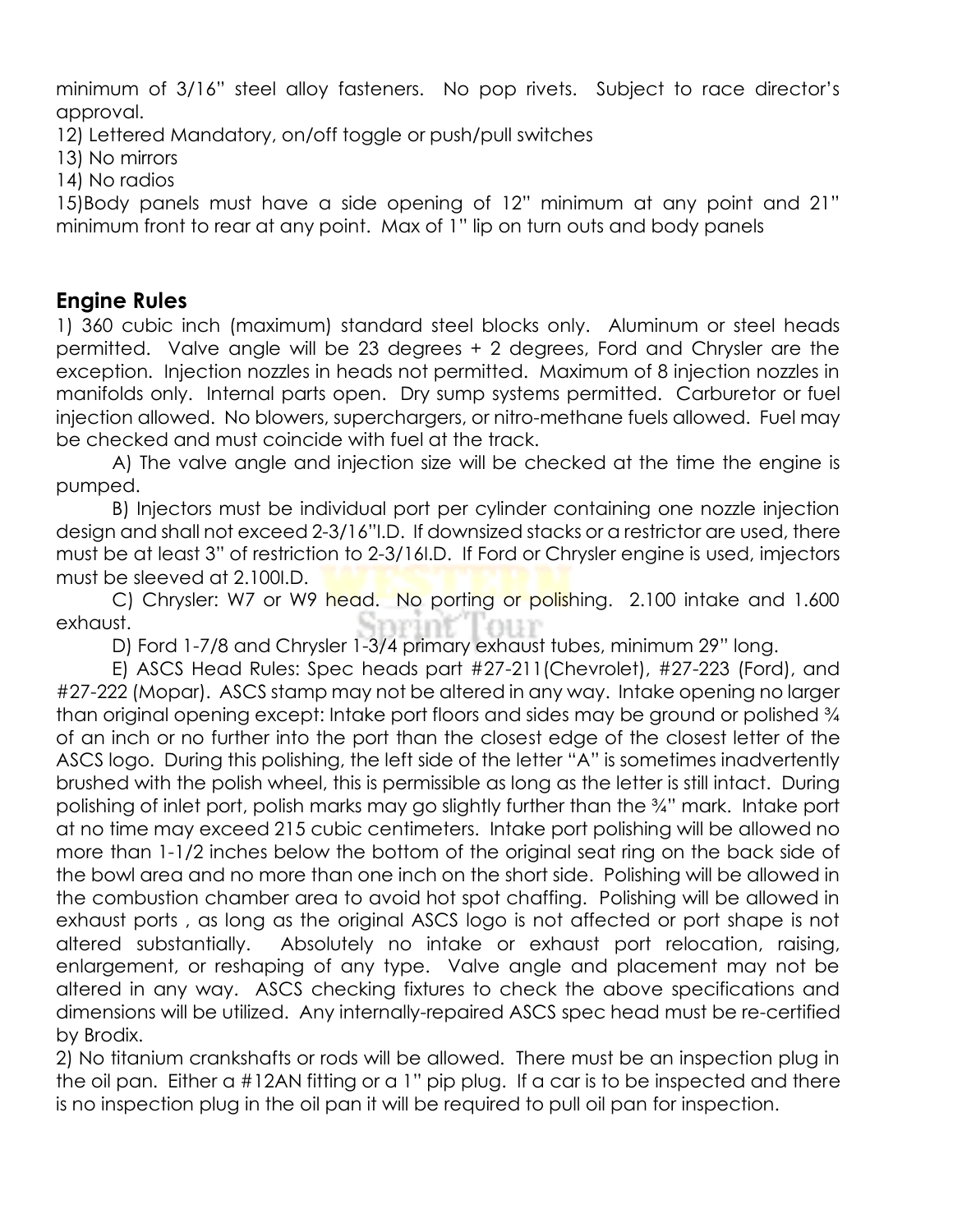3) The race director has the right to pump any car in the pits at any time during the night. The top three finishers any night may be pumped.

4) When checking an engine's legality, pumping will prevail. CGS will maintain all equipment used for inspection. If the pump shows a car illegal, a tear down is an option to prove legality.

5) Owners found to have illegal engines or that refuse to tear down their engines will forfeit all season points up to and including that night. They will also forfeit any money for said night and a \$500.00 fine will be imposed. Owner shall be suspended from racing until the fine is paid.

6) Technology: No traction control devices of any kind allowed. No wheel speed sensors. No electronic fuel injection.

## **Wing Rules**

Wing Specifications Top Wing

1. Center Foil maximum size of 25 square feet with a maximum width of 60 inches with a one degree plus or minus tolerance.

2. Center Foil shall be fully sheathed in aluminum. Vent holes are strictly prohibited.

3. No wicker bills or Gurney lips permitted on Center Foil, unless center foil is totally flat then a two-inch wickerbill is allowed.

4. Other than the slider mechanism, no moving parts allowed on or in foil structure.

5. The 12-inch section located at the rear of the Center Foil must not have the belly/curl arc out of proportion with the rest of the Center Foil. The belly/curl arc must span the entire length of the Center Foil and appear to be a gradual arc with the deepest point no further back than 48 inches from the leading edge. As measured on a 12-inch straight edge, the belly at 6 inches from the rear of the Foil may not be deeper than ½ inch. There is zero tolerance on this ½ inch

depth. It is suggested that the wing blue print specify 15/32-inch depth, so that if any deflection or movement of the wing occurs, the depth will not exceed the ½ inch specification. (This ½ inch measurement ensures that the belly/curl arc is gradual.)

6. The belly/curl arc must start at the radius of the Center Foil's leading edge and shall not exceed a depth of 2½ inches. Center Foil thickness cannot exceed 9 inches. Center Foil top surface from side to side must remain flat. Center Foil must be one-piece construction. No split or bi-wings will be permitted. Wings must be fabricated of metal alloys only. No fiberglass, carbon fiber or other similar material may be used in the basic framework of the wings. Top wing must not extend beyond outside of rear tires.

7. Two stationary foils or rudders will be allowed to run the entire length of the underneath portion of the top wing. Maximum height proportions are 1 inch at the front and 3 inches at the rear. Nowhere shall the foil exceed 3 inches in height. The top wing can be cockpit/driver adjustable.

8. Wing T-Post will be built from 1" X .083" minimum ASTM4130 normalized steel or equivalent material. Wing attachment designs will be subject to approval. The only cast pieces approved will be HRP Part #HRP8811-A75HD. If new T-Post designs are developed they must be submitted for approval. Some approved T-Post designs are in the drawings section (See illustration below). Front Wing: (see Illustration below) 1. Center Foil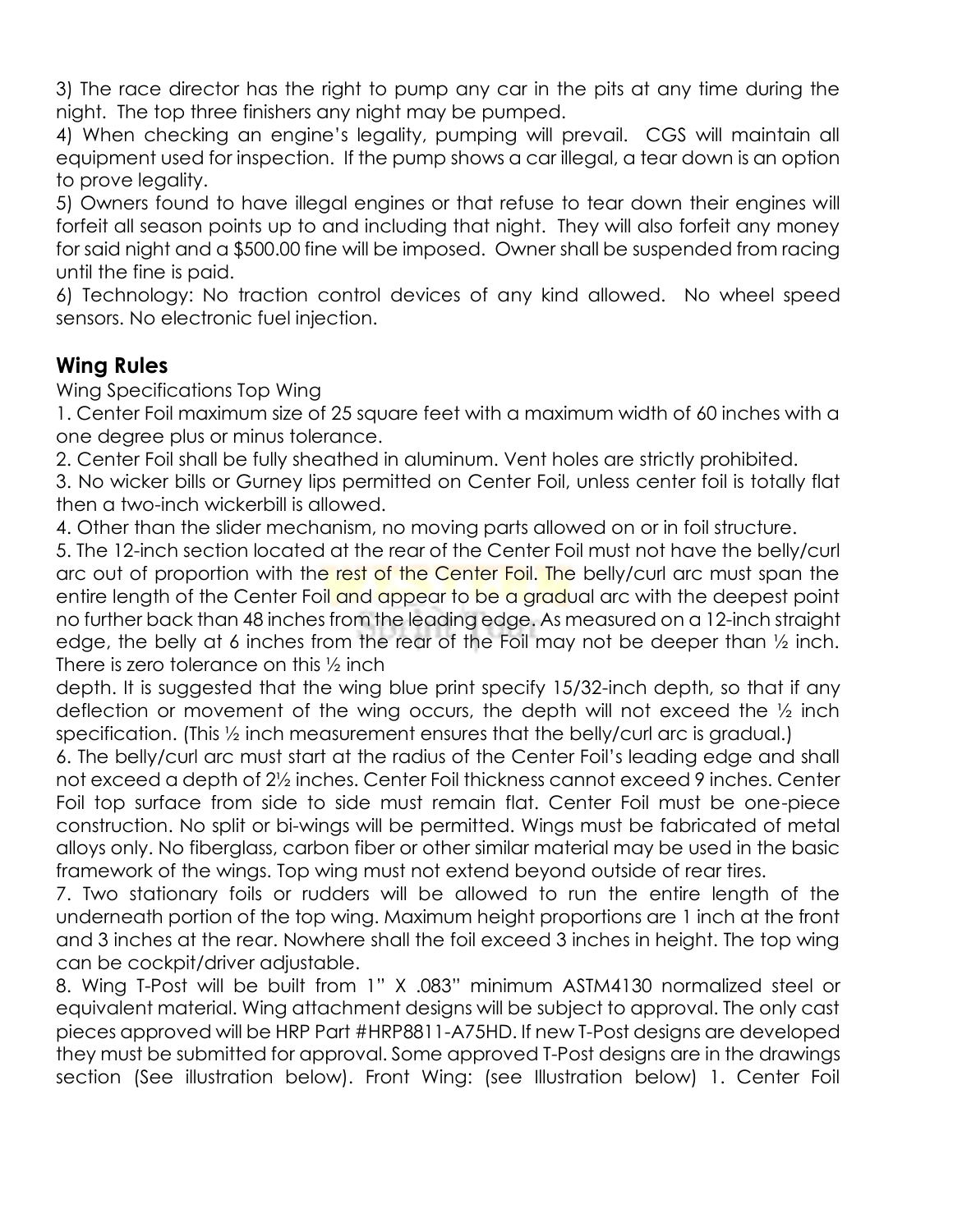maximum size of 6 square feet with a maximum width of 36 inches with a one degree plus or minus tolerance.

2. Center Foil shall be fully sheathed in aluminum. No vent holes allowed.

3. Wicker bills up to 1-inch are allowed on nose wing, flat or dished.

4. Maximum distance from the Center Foil front edge to the front edge of the front axle may not exceed 20 inches.

5. The Center Foil front edge must remain at least 1 inch behind the front edge of the front bumper. Center Foil top surface from side to side must remain flat.

6. Center Foil must be one piece. No split or bi-wings will be allowed.

7. Wings must be fabricated of metal alloys only. No fiberglass, carbon fiber or other similar material may be used in the basic framework of the wings.

8. The Front Wing must not extend beyond outside of front tires. The Front Wing may not be cockpit or driver adjustable while the car is stationary or in motion.

9. No moving parts allowed on or in foil structure.

10. The 5" section located at the rear of the front foil must not have a bell/curl arc that is out of proportion with the rest of the front foil. As measured on a 5-inch straight edge, the belly at 2 ½ inches from the rear of the foil may not be deeper than 3/8 inch. There is zero tolerance on this 3/8-inch depth. It is suggested that the wing blue print specify 11/32inch depth, so that if any deflection or movement of the wing occurs, the depth will not exceed the 3/8-inch specification (This 3/8 inch measurement ensures that the belly/curl arc is gradual).

11. The belly/curl arc must span the entire length of the front foil and appear to be a gradual arc with the deepest point, no further back than 12 inches from the leading edge. The belly/curl arc must start at the front foil's leading edge and shall not exceed a depth of 2 inches. Top foil thickness cannot exceed 3.6 inches.

12. No rudders or fins on Front Wings.

## **Exhaust Rules**

#### 1) **Mandatory: Must be less than 95 decibels or below at 100 feet or YOU WILL NOT RACE!!**

2) Mandatory: Mufflers- Spin Tech or Flowmaster, Loback 24" inner core note, Spin Tech or Flowmaster must be the big muffler no small Spin Tech or Flowmaster's allowed. Part #1545, Schoenfeld part #14272735-78

3) No Supertraps

#### **Tire Rules**

#### Right rear tire H15, ASCS Medium, or Racesaver ONLY.

HTW Right Rears will be allowed through May. All numbers and identification on the right rear must not be altered and any alterations made will result in disqualification of that tire. Hoosier tires must be ran on all 4 corners. As a policy Cottage Grove Speedway officials will NOT allow a one week grace period for cars that do not comply to the Hoosier tire rule. Right rear Hoosier must be on car prior to entering track.

Please note Tire Rule is subject to change throughout the season due to availability. Please check for current rules before racing.